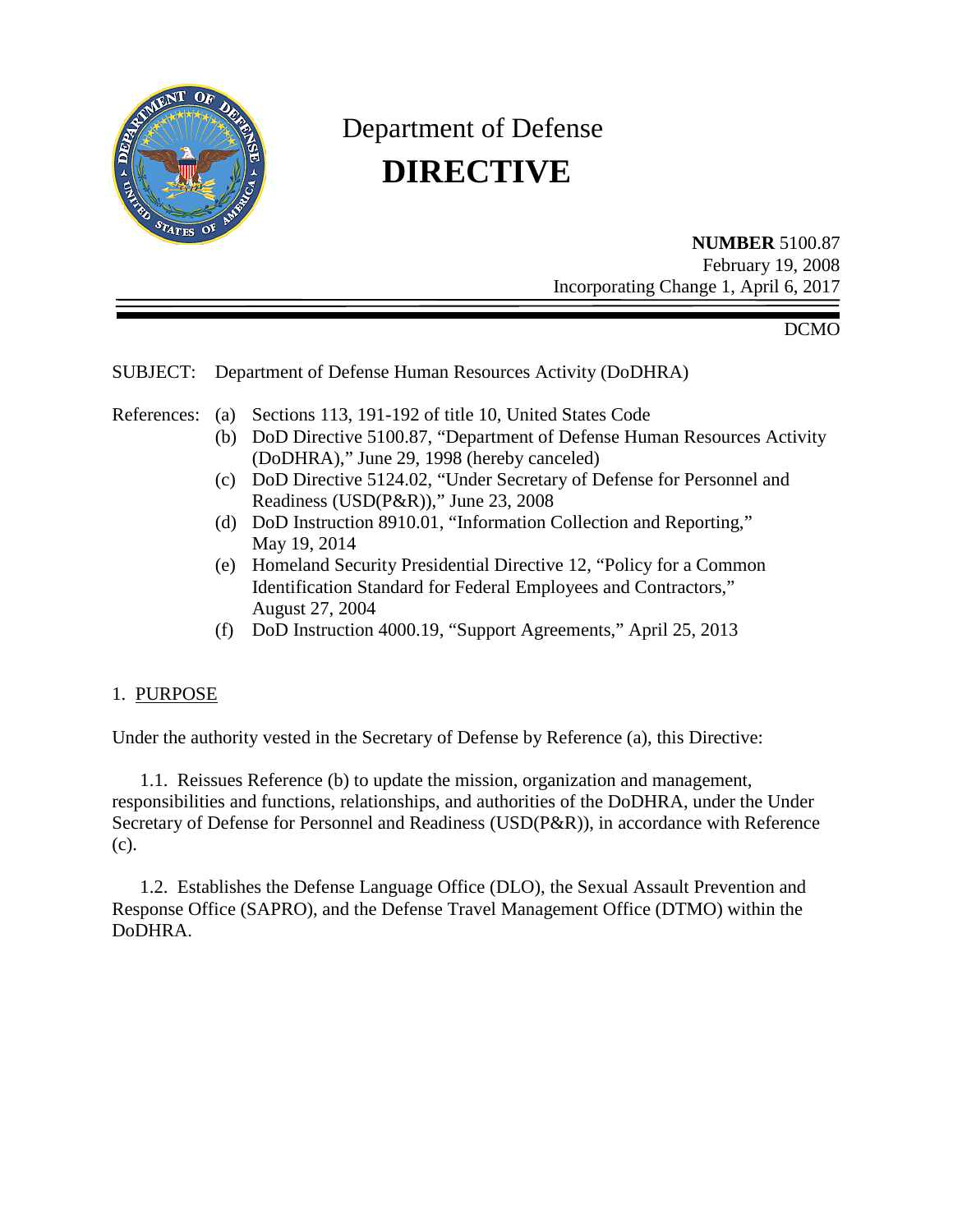## 2. APPLICABILITY

This Directive applies to the Office of the Secretary of Defense (OSD), the Military Departments, the Office of the Chairman of the Joint Chiefs of Staff, the Combatant Commands, the Office of the Inspector General of the Department of Defense, the Defense Agencies, the DoD Field Activities, and all other organizational entities within the Department of Defense (hereafter referred to collectively as the "DoD Components").

## 3. MISSION

DoDHRA enhances the operational effectiveness and efficiency of diverse programs supporting the Department of Defense. DoDHRA combines centralized management of operations and administrative oversight with decentralized program guidance. It supports policy development, develops products and services that promote and sustain a high performing workforce, performs research and analysis, supports readiness and departmental reengineering efforts, manages personnel data repositories, prepares future civilian leaders through developmental programs, supports recruiting and retention, and delivers both benefits and critical services to warfighters and their families. DoDHRA administers sexual assault prevention policies and programs, assists in establishing and administering language capabilities policies, and oversees central management of commercial travel.

## 4. ORGANIZATION AND MANAGEMENT

DoDHRA is established as a DoD Field Activity under the authority, direction, and control of the USD(P&R). It shall consist of a Director, a Deputy Director, and an Executive Director, with subordinate organizational elements established by the Director, DoDHRA, within resources assigned by the Secretary of Defense.

## 5. RESPONSIBILITIES AND FUNCTIONS

The Director, DoDHRA, shall:

 5.1. Organize, direct, and manage the DoDHRA and all assigned resources, including but not limited to the following components:

## 5.1.1. Civilian Personnel Management Service

- 5.1.2. Defense Manpower Data Center
- 5.1.3. Personnel and Readiness Information Management
- 5.1.4. Office of the Actuary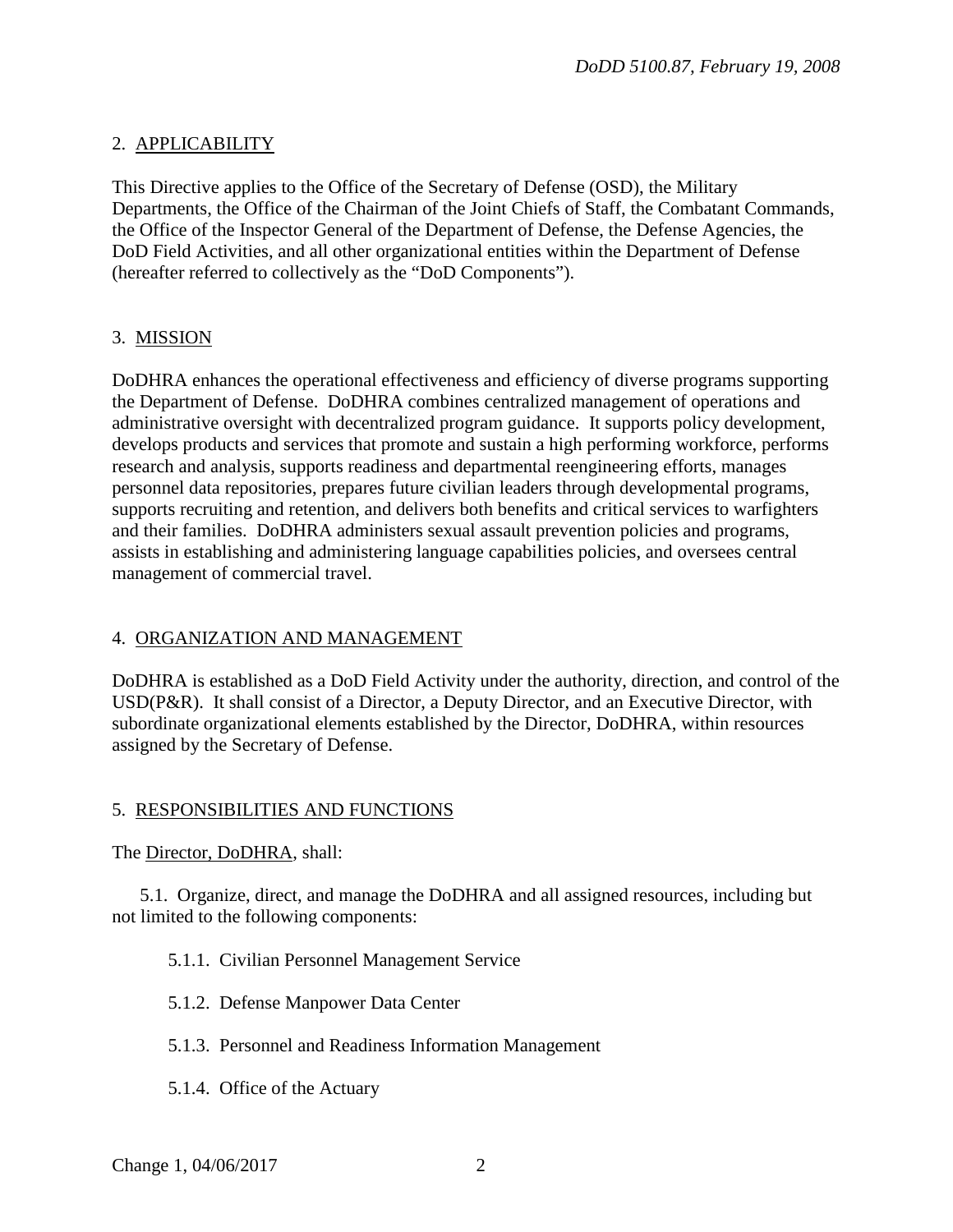5.1.5. National Committee for Employer Support of the Guard and Reserve

5.1.6. Defense Advisory Committee on Women in the Services

5.1.7. Federal Voting Assistance Program

5.1.8. Defense Personnel Security Research Center

5.1.9. SAPRO

5.1.10. DLO

5.1.11. DTMO

5.1.12. Per Diem, Travel, and Transportation Allowance Committee

 5.2. Maintain central repository of the DoD Human Resource Information, both current and historic. Collect, provide, and utilize this information for the benefit of decision makers of the Department of Defense and other Government agencies. Develop and enhance identity protection and physical and logical access through the Personnel Identity Protection Program. Provide a central source of identification and authentication of people in the Department of Defense for identity protection, security, entitlements, and benefits verification.

 5.3. Provide program and policy support and associated information management and administrative services to the DoD Components on civilian human resource matters, including, but not limited to the following:

 5.3.1 Developing and administering delegated special salary rate program, pay schedules, and special occupational and organizational pay schedules.

 5.3.2. Implementing, maintaining, and ensuring the efficient and effective operation of the DoD Priority Placement Program, workforce restructuring, and other DoD downsizing and transition assistance programs for civilian employees.

 5.3.3. Developing and providing advice and oversight on all departmental labor and employee relations policy and related guidance.

 5.4. Support functional policy analyses, workshops, and change management activities; define and/or document functional requirements; provide for business process reengineering, continuous process improvement; and develop, integrate, and provide functional oversight for the Human Resources Management (HRM) Enterprise Architecture and HRM information management initiatives. Initiate, coordinate, and execute project and/or program areas such as information management analysis, information assurance, critical infrastructure protection, information technology, functional data administration, and data standardization.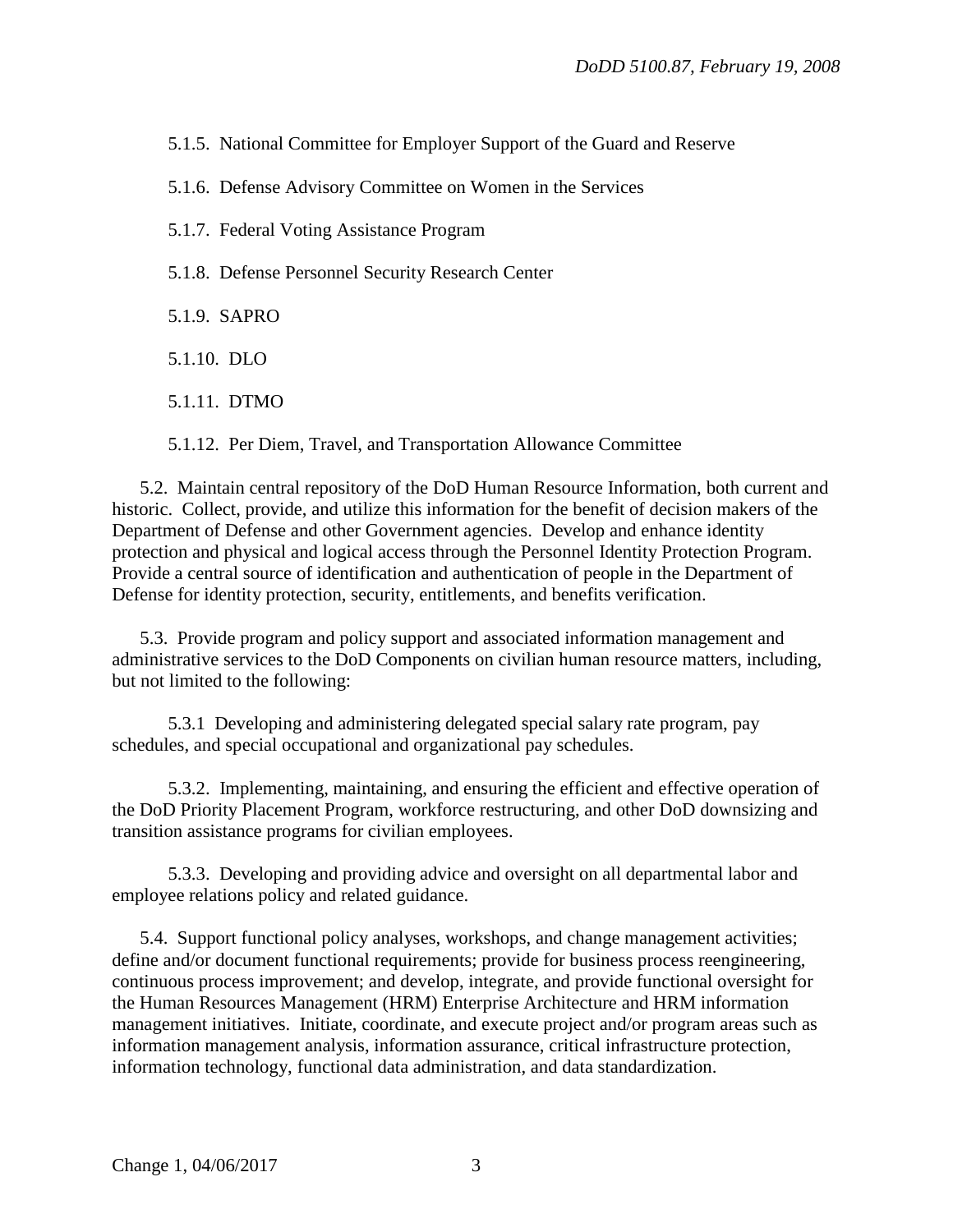5.5. Provide DoD-wide guidance on civilian personnel policy and professional development programs (except with regard to Defense Civilian Intelligence Personnel System, where guidance is developed by the Under Secretary of Defense for Intelligence in conjunction with the USD(P&R)). Provide support to the DoD Components in the administration of human resources policies and programs.

 5.6. Act as the source for collecting and archiving manpower-related databases, as well as providing management information based on research and analysis of human resources and other related federal functional area databases for the Department of Defense.

 5.7. Administer the sexual assault prevention and response policies and programs for the Department of Defense. These are designed to eliminate sexual assault within the Department of Defense by providing a culture of prevention, education and training, response capability, victim support, reporting procedures, and accountability to enhance the safety and well-being of all its members.

 5.8. Assist in the establishment and administration of policy regarding the development, maintenance, and utilization of language capabilities; monitor trends in the promotion, accession, and retention of individuals with critical skills; and explore innovative concepts to expand language capabilities.

 5.9. Serve as the single focal point for commercial travel within the Department of Defense. Assist in establishing strategic direction and in establishing and administering travel policy; centrally manage all commercial travel programs.

 5.10. Provide management information, research, and analysis of manpower, personnel, training, and financial databases for use by DoD decision makers. Conduct surveys to assess the attitudes and opinions of Military Service members (active duty and reserve) and DoD civilians. Provide a DoD program for joint marketing communications and market research and studies in compliance with DoD Instruction 8910.01 (Reference (d)).

 5.11. Provide policy support for DoD identification cards that are distributed to members of the Military, DoD civilians, contractors, and other eligible personnel. This includes oversight responsibilities for the Defense Eligibility Enrollment Reporting System, the Common Access Card, and compliance with the Homeland Security Presidential Directive 12 (Reference (e)).

 5.12. Design and manage DoDHRA programs and activities to improve standards of performance, economy, and efficiency. Demonstrate DoDHRA's attention to the requirements of its organizational customers, both internal and external to the Department of Defense.

 5.13. Perform such other duties as may be assigned by the Secretary of Defense or the USD(P&R).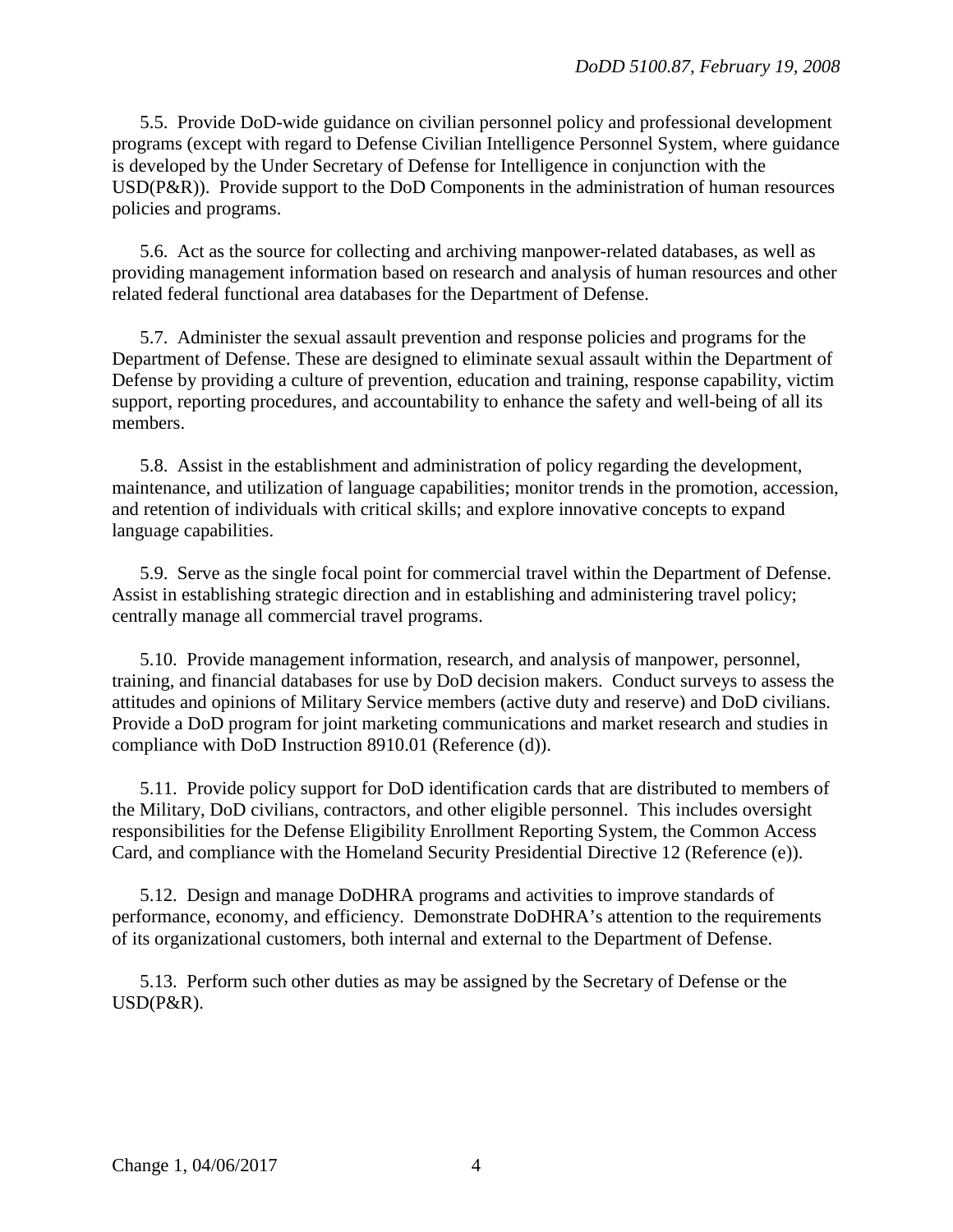#### 6. RELATIONSHIPS

 6.1. In the performance of assigned responsibilities and functions, the Director, DoDHRA, shall:

 6.1.1. Coordinate and exchange information with the OSD Principal Staff Assistants (PSAs) and the Heads of the other DoD Components having collateral or related responsibilities and functions.

 6.1.2. Use established systems, facilities, and services in the Department of Defense and other Government agencies, when possible, to avoid duplication and achieve maximum efficiency and economy of operations.

 6.2. The OSD PSAs and the Heads of the other DoD Components shall provide assistance and coordinate with the Director, DoDHRA, on all matters under their purview related to the authorities, responsibilities, and functions assigned in this Directive.

#### 7. AUTHORITIES

The Director, DoDHRA, is hereby delegated authority to:

 7.1. Communicate directly with the Heads of the DoD Components, as necessary, to carry out assigned responsibilities and functions, including the transmission of requests for advice and assistance. Communications to the Military Departments shall be transmitted through the Secretaries of the Military Departments, their designees, or as otherwise provided in law or directed by the Secretary of Defense in other DoD issuances. Communications to the Commanders of the Combatant Commands normally shall be transmitted through the Chairman of the Joint Chiefs of Staff.

 7.2. Communicate with other Government officials, representatives of the Legislative Branch, members of the public, and representatives of foreign governments, as appropriate, to carry out assigned responsibilities and functions. Communications with representatives of the Legislative Branch shall be coordinated with the Assistant Secretary of Defense for Legislative Affairs or the Under Secretary of Defense (Comptroller)/Chief Financial Officer, Department of Defense, as appropriate, and be consistent with the DoD Legislative Program.

 7.3. Obtain reports and information consistent with Reference (d) as necessary to carry out assigned responsibilities and functions.

7.4. Exercise the operational and administrative authorities contained in Enclosure 1.

#### 8. ADMINISTRATION

8.1. The USD(P&R) shall appoint the Director, DoDHRA.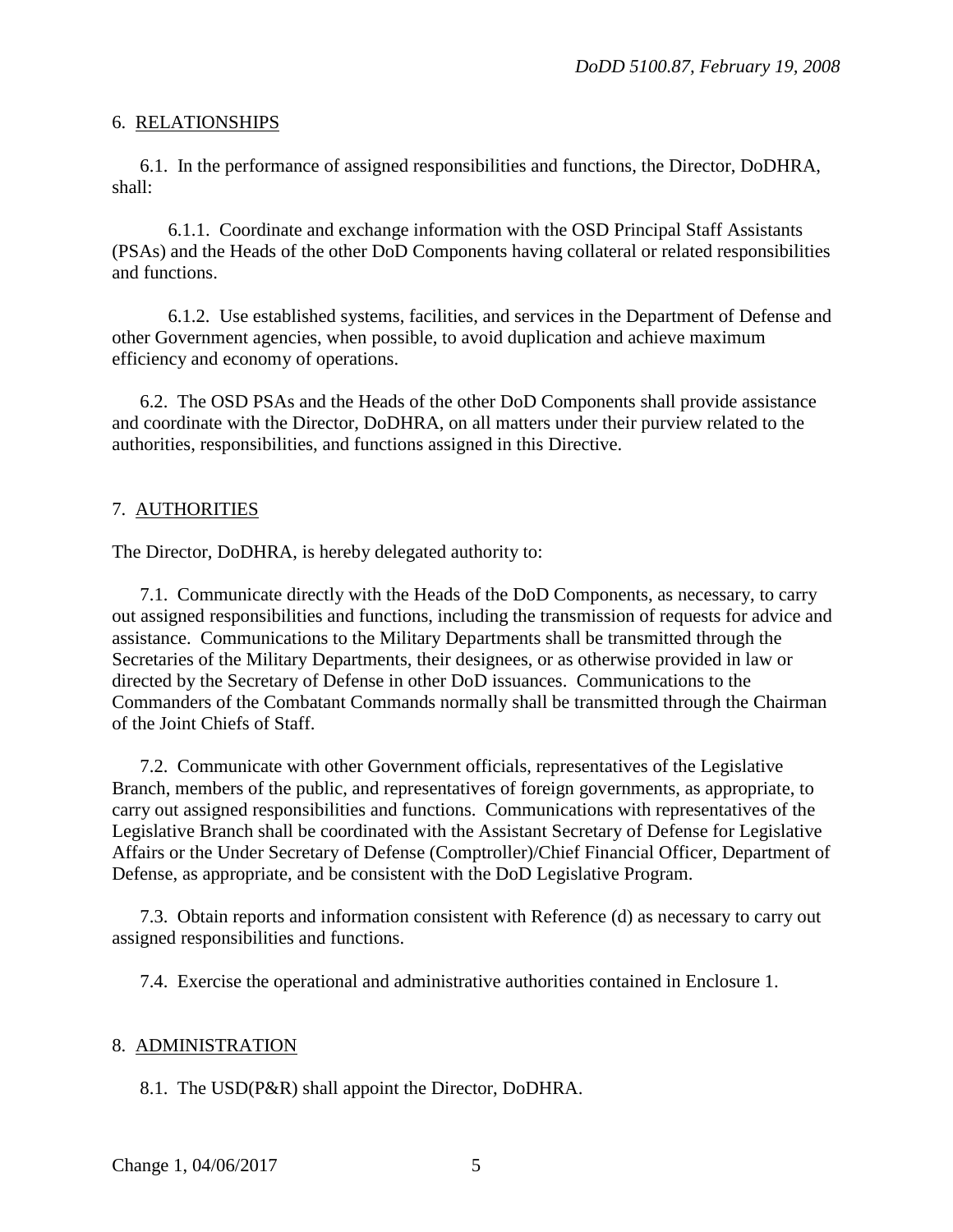8.2. The Secretaries of the Military Departments shall assign military personnel to the DoDHRA in accordance with approved authorizations and established procedures for assignment to joint duty.

8.3. Administrative support for the DoDHRA shall be provided by appropriate DoD Components through interservice support agreements in accordance with DoD Instruction 4000.19 (Reference (f)).

9. RELEASABILITY. **Cleared for public release**. Available on the DoD Issuances Website at http://www.esd.whs.mil/DD/.

10. SUMMARY OF CHANGE 1. The changes to this issuance are administrative and update organizational titles and references for accuracy.

#### 11. EFFECTIVE DATE

This Directive is effective February 19, 2008.

oductor cure

Enclosure - 1 E1. Delegations of Authority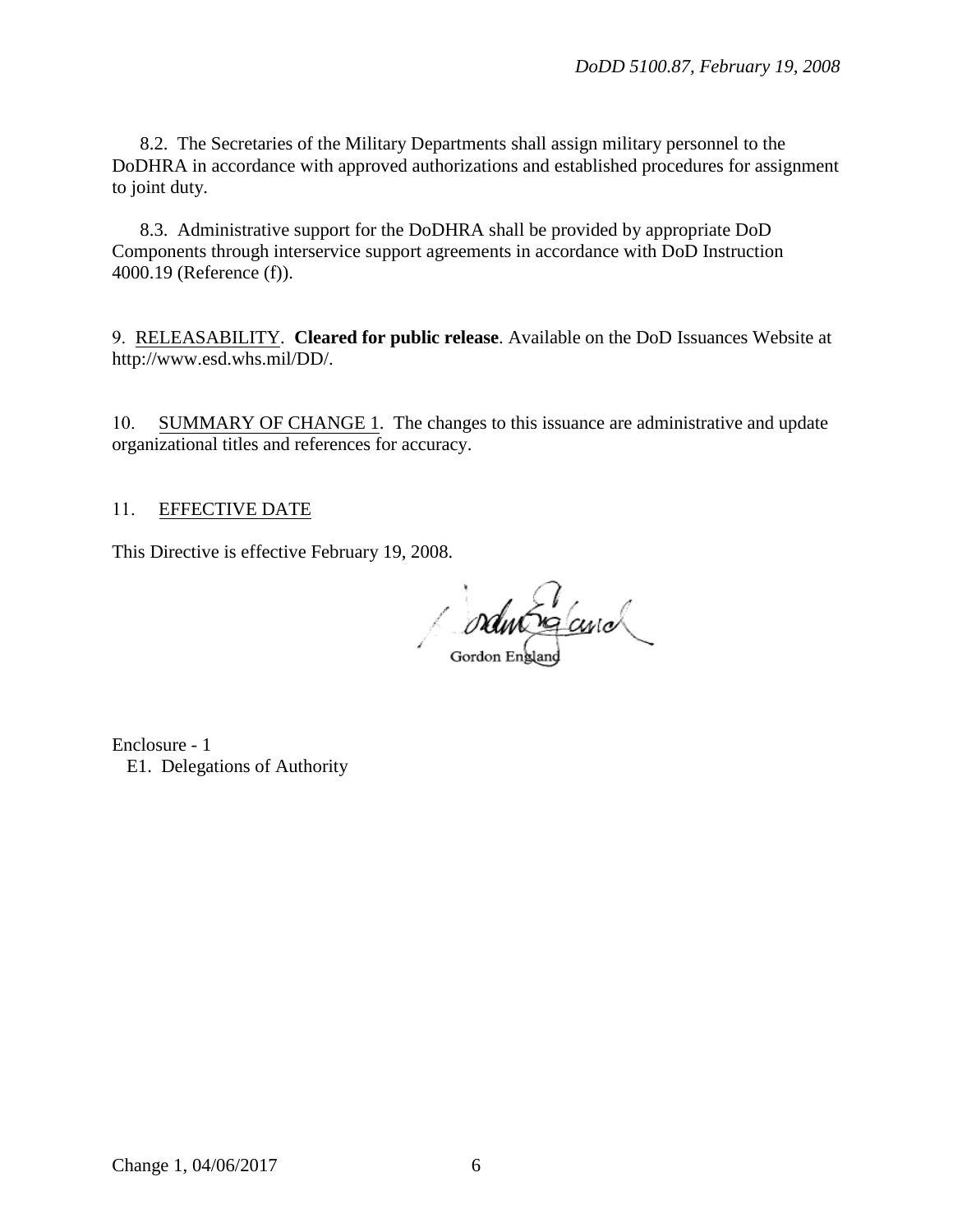#### E1. ENCLOSURE 1

#### DELEGATIONS OF AUTHORITY

Pursuant to the authority vested in the Secretary of Defense, and subject to the authority, direction, and control of the USD(P&R), and in accordance with DoD policies and issuances, the Director, DoDHRA, or in the absence of the Director, the person acting for the Director, is hereby delegated authority as required in the administration and operation of the DoDHRA to:

E1.1. Perform in accordance with Executive Order (EO) 10450, "Security Requirements for Government Employment," April 27, 1953; E.O. 12968, "Access to Classified Information," August 2, 1995; and E.O. 12333, "United States Intelligence Activities," December 4, 1981; and DoD Directive 5200.2, as appropriate, to:

E1.1.1. Designate any position in the DoDHRA as a "sensitive" position.

E1.1.2. Authorize, in case of emergency, the appointment of a person to a sensitive position in the DoDHRA for a limited time even though a full field investigation or other appropriate investigation, including the National Agency Check, has not been completed.

E1.1.3. Initiate personnel security investigations and, if necessary, in the interest of national security, suspend security access to classified information for personnel assigned to, detailed to, or employed by DoDHRA. Any action under this paragraph shall be taken in accordance with procedures prescribed in DoD 5200.2-R.

E1.1.4. Authorize the suspension, but not termination of the services, of a DoDHRA employee in the interest of national security. Any action under this paragraph shall be taken in accordance with procedures prescribed in DoD 5200.2-R.

E1.2. Authorize and approve:

E1.2.1. Temporary duty travel for military personnel assigned or detailed to the DoDHRA in accordance with Joint Federal Travel Regulations, Volume 1, "Uniformed Service Members," current edition.

E1.2.2. Travel for DoDHRA civilian employees in accordance with Joint Travel Regulations (JTR), Volume 2, "DoD Civilian Personnel," current edition.

E1.2.3. Invitational travel to non-DoD personnel whose consultative, advisory, or other highly specialized technical services are required in a capacity that is directly related to, or in connection with, DoDHRA activities, in accordance with JTR, Volume 2.

E1.2.4. Overtime work for DoDHRA civilian employees in accordance with subchapter V, chapter 55 of title 5, United States Code (U.S.C.), and applicable Office of Personnel Management regulations.